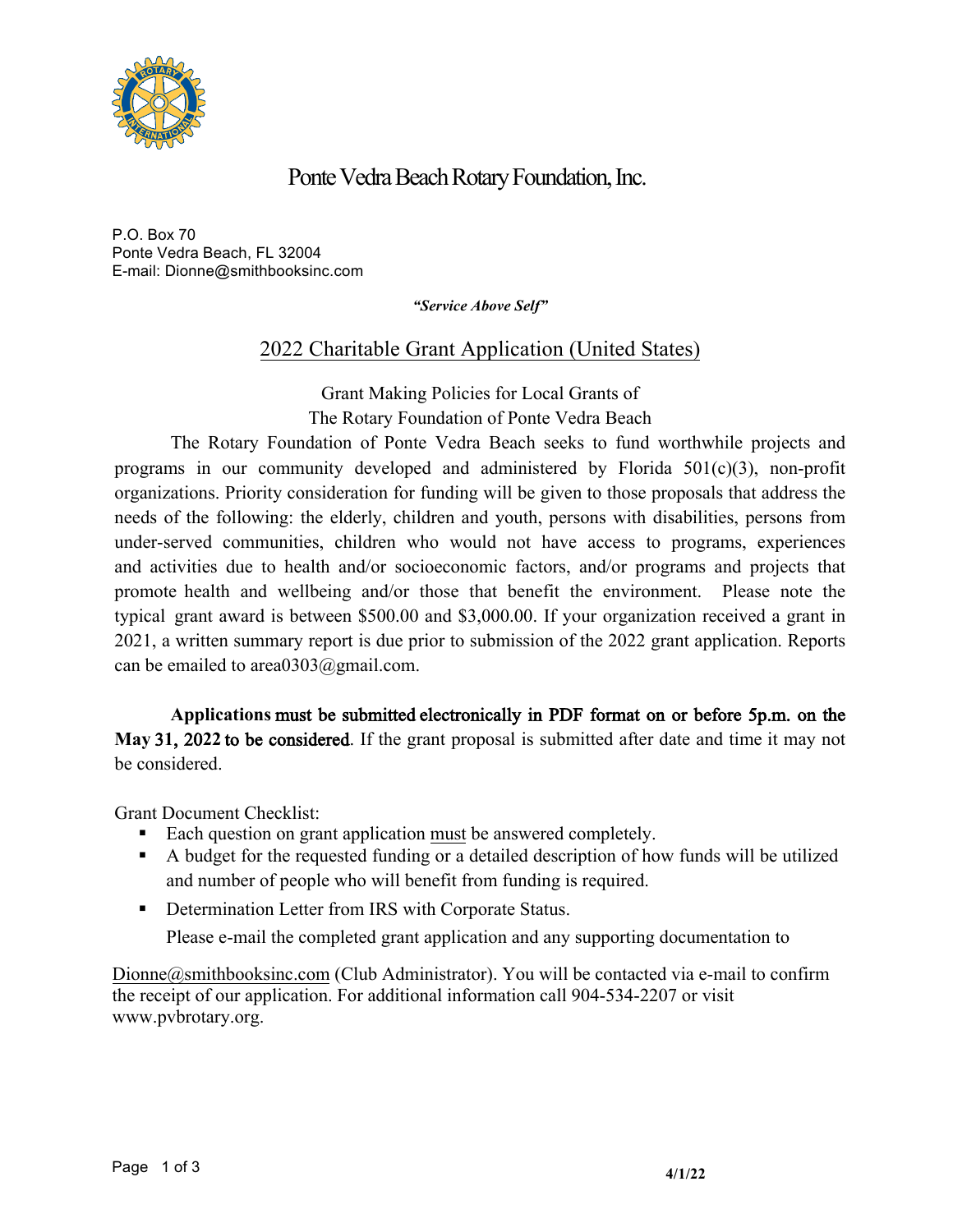

| Organization Name:                                                                                                                             |         |          |        |      |
|------------------------------------------------------------------------------------------------------------------------------------------------|---------|----------|--------|------|
| Address:                                                                                                                                       | City:   |          | State: | Zip: |
| Contact Name:                                                                                                                                  |         |          |        |      |
| Telephone:                                                                                                                                     | Office: |          | Fax:   |      |
| Email:                                                                                                                                         |         | Website: |        |      |
|                                                                                                                                                |         |          |        |      |
| Amount of Funding Request                                                                                                                      |         |          | \$     |      |
|                                                                                                                                                |         |          |        |      |
| Will this project be funded from sources other than The Rotary Foundation of Ponte Vedra Beach?                                                |         |          |        |      |
| No.<br>Yes                                                                                                                                     |         |          |        |      |
| If you answered yes, list grantors/funders:                                                                                                    |         |          |        |      |
|                                                                                                                                                |         |          |        |      |
|                                                                                                                                                |         |          |        |      |
| If this projected is not fully funded, do you agree to return the grant to the Rotary Foundation of Ponte<br>Vedra Beach?                      |         |          |        |      |
| No<br>Yes                                                                                                                                      |         |          |        |      |
| Has your organization ever received funding from either the Rotary Foundation of Ponte Vedra Beach<br>or the Rotary Club of Ponte Vedra Beach? |         |          |        |      |
| Yes<br>If you answered yes, when?<br>No.                                                                                                       |         |          |        |      |
| What is the mission of your Organization? (Attach organization brochure if applicable.)                                                        |         |          |        |      |
|                                                                                                                                                |         |          |        |      |
|                                                                                                                                                |         |          |        |      |
|                                                                                                                                                |         |          |        |      |
|                                                                                                                                                |         |          |        |      |
|                                                                                                                                                |         |          |        |      |
|                                                                                                                                                |         |          |        |      |
|                                                                                                                                                |         |          |        |      |
| Attach Internal Revenue Service (IRS) determination letter.                                                                                    |         |          |        |      |
|                                                                                                                                                |         |          |        |      |
| A) Description of the project, B) use of funds, and C) how many people will benefit.                                                           |         |          |        |      |

| Where are the beneficiaries located? | St. Johns County | <b>Duval County</b> |  |
|--------------------------------------|------------------|---------------------|--|
|                                      |                  |                     |  |
| Elsewhere in US. Please specify.     |                  |                     |  |